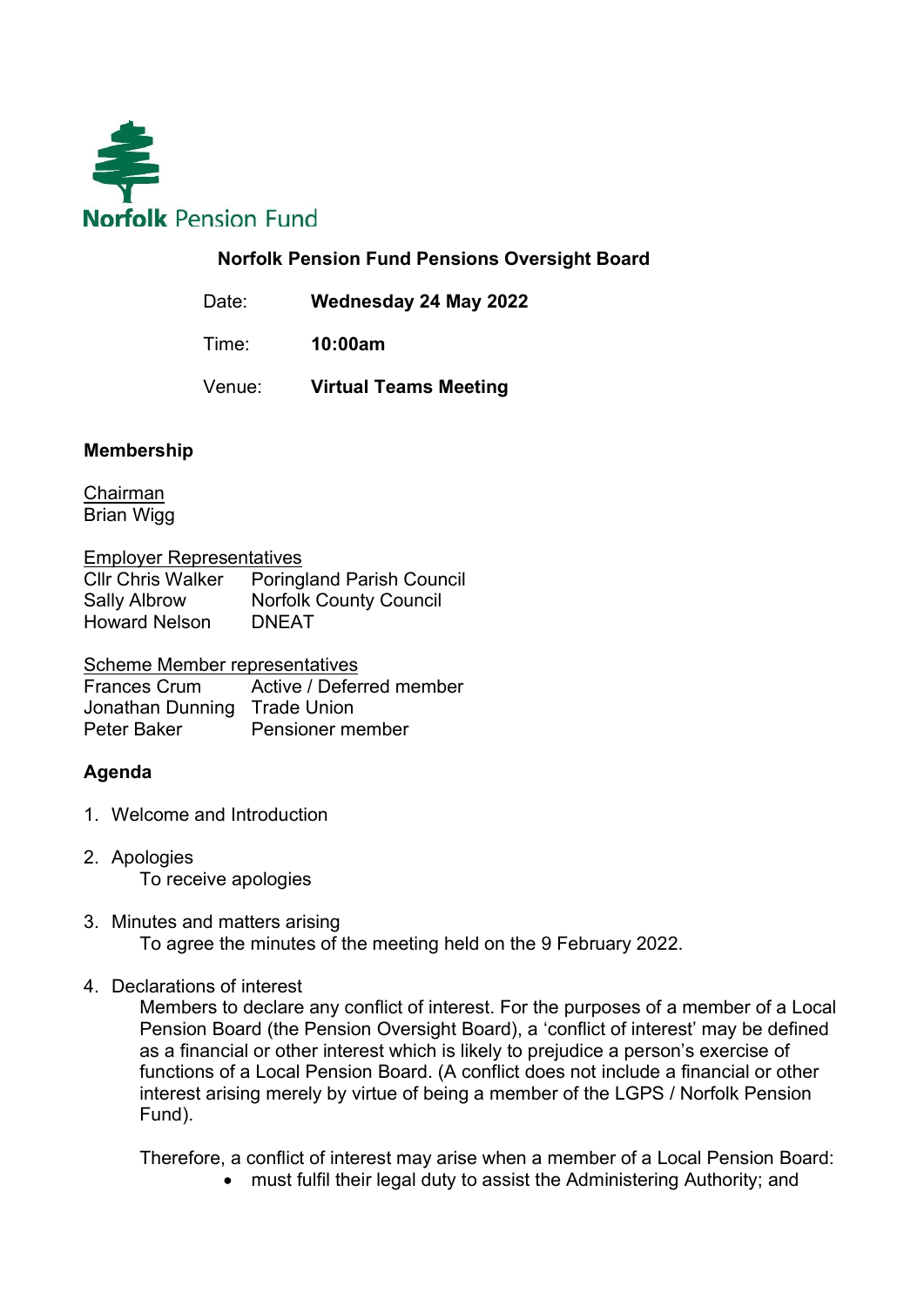- $\bullet$  at the same time they have:
	- o a separate personal interest (financial or otherwise); or
	- $\circ$  another responsibility in relation to that matter, giving rise to a possible conflict with their first responsibility as a Local Pension Board member.
- 5. Vice Chair To appoint a Vice Chairman for the Pensions Oversight Board
- 6. Items of urgent business To receive any items of business which the Chairman decides should be considered as a matter of urgency.
- 7. Pensions Committee Feedback from the virtual Pensions Committee meeting on 1 March 2022 and items to be raised at the 21 June 2022 meeting.
- 8. LGPS Reform Update on latest reform
- 9. Norfolk Pension Fund operational update An update on operational performance and issues, the latest CIPFA benchmarking data and an update on future service delivery.
- 10. Strategic Review update To update the Board as the programme completes and outline next steps.
- 11. Hymans Robertson Valuation update A presentation by Rob Bilton, Hymans Robertson, on progress with the 2022 triennial valuation plans and process.
- 12. ACCESS

To receive an update on ACCESS, including arrangements for Local Pension Board observation of Joint Committee meetings

13. Internal Audit reports

To receive the latest internal audit reports:

- Management Letter progress against Strategic Review recommendations
- 14. Risk Management

To receive the risk update and heat map.

- 15. Knowledge, skills and training
- 16. Forward work programme for the Pensions Oversight Board
- 16. Date of next meeting: to confirm the dates of the next meetings